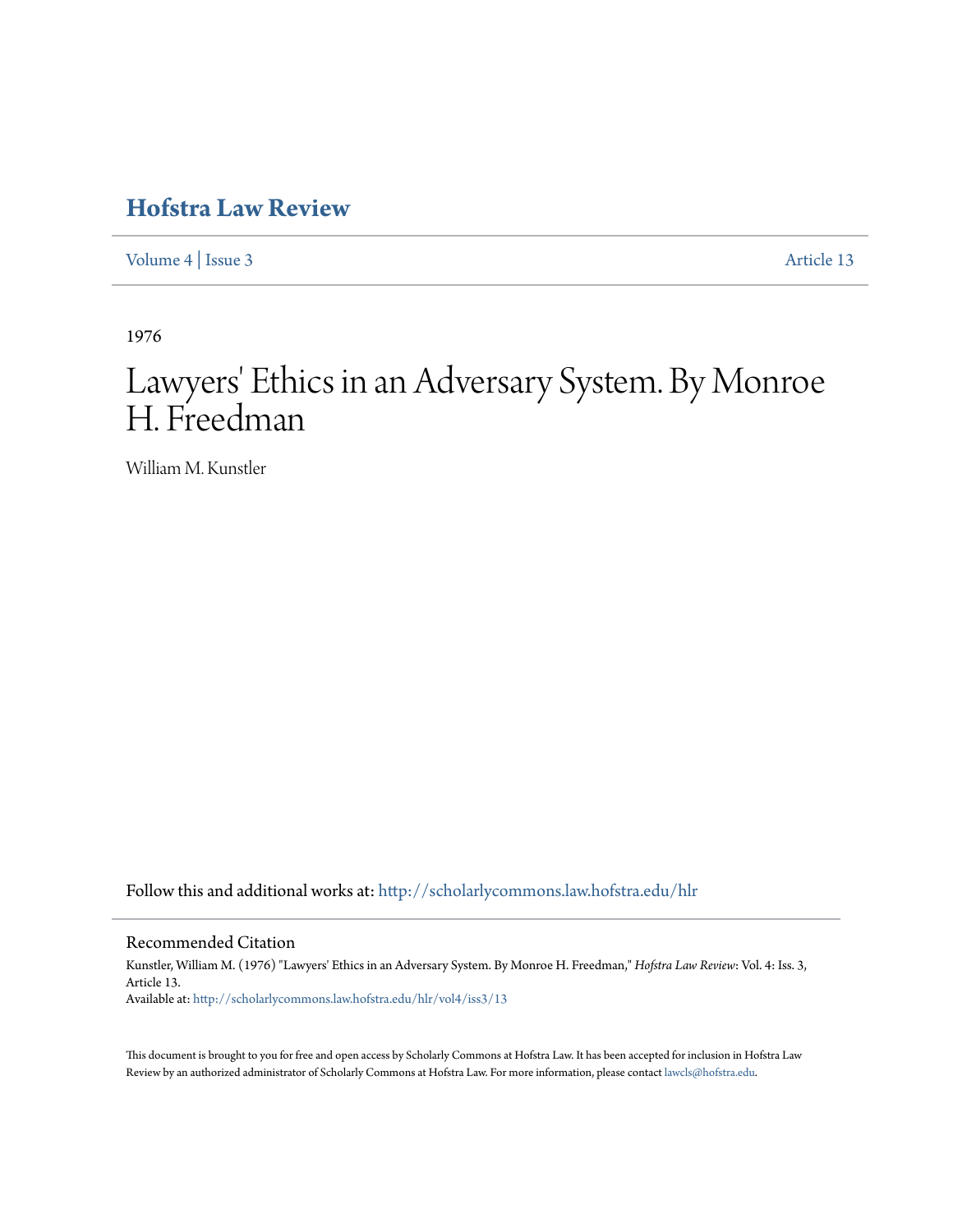### **BOOK REVIEW**

LAWYERS' ETHICS IN AN ADVERSARY SYSTEM. By MONROE H. FREED-MAN.\* New York: The Bobbs-Merrill Company, Inc. 1975. Pp. 270. \$12.50.

#### Reviewed by *William M. Kunstler\*\**

Since Watergate, most Americans have entertained serious doubts about the ethical standards of lawyers. As scores of attorneys, many in highly prominent positions, were revealed to be either outright crooks or, at the very least, easily corruptible human beings, public confidence in the integrity of the bar visibly waned. It is probably not out of line to speculate that at no other time in the country's history have lawyers been less in favor than they are today.

While Dean Freedman's book is devoted primarily to one aspect of legal ethics, namely those of the trial lawyer, it comes at a most fortuitous time. If it does nothing else, it may well stimulate heated discussion, both in and out of the profession, at a moment in our national experience when such colloquy is the very minimum we can expect. While I do not believe, for an instant, that much if anything will change because of this hopedfor dialogue, I think that it is good for it to take place, if only to slow down the dry rot somewhat.

The adversary process that characterizes the Anglo-American system of jurisprudence has been universally extolled as the most efficient nonscientific method of isolating the truth of any matter in dispute. In reality, it is simply a convenient modus operandi by which competing theoretical illusions are presented to so-called factfinders for their selection. To phrase it another way, it amounts to a highly stylized version of grab bag, with high pressure salespersons vociferously pushing their unseen wares on confused shoppers. What emerges so often is rarely truth but that which one side or the other seeks to palm off as truth.

In essence, this is the corner of the law which Freedman has chosen to examine, almost microscopically. With the exception of

<sup>\*</sup> A.B. Harvard College, 1951; LL.B. Harvard University, 1954; LL.M. Harvard University, 1956. Monroe Freedman is currently Dean of Hofstra Law School.

<sup>\*\*</sup> A.B. Yale College, 1941; LL.B. Columbia University, 1948. Mr. Kunstler is currently a volunteer staff attorney for the Center for Constitutional Rights in New York City.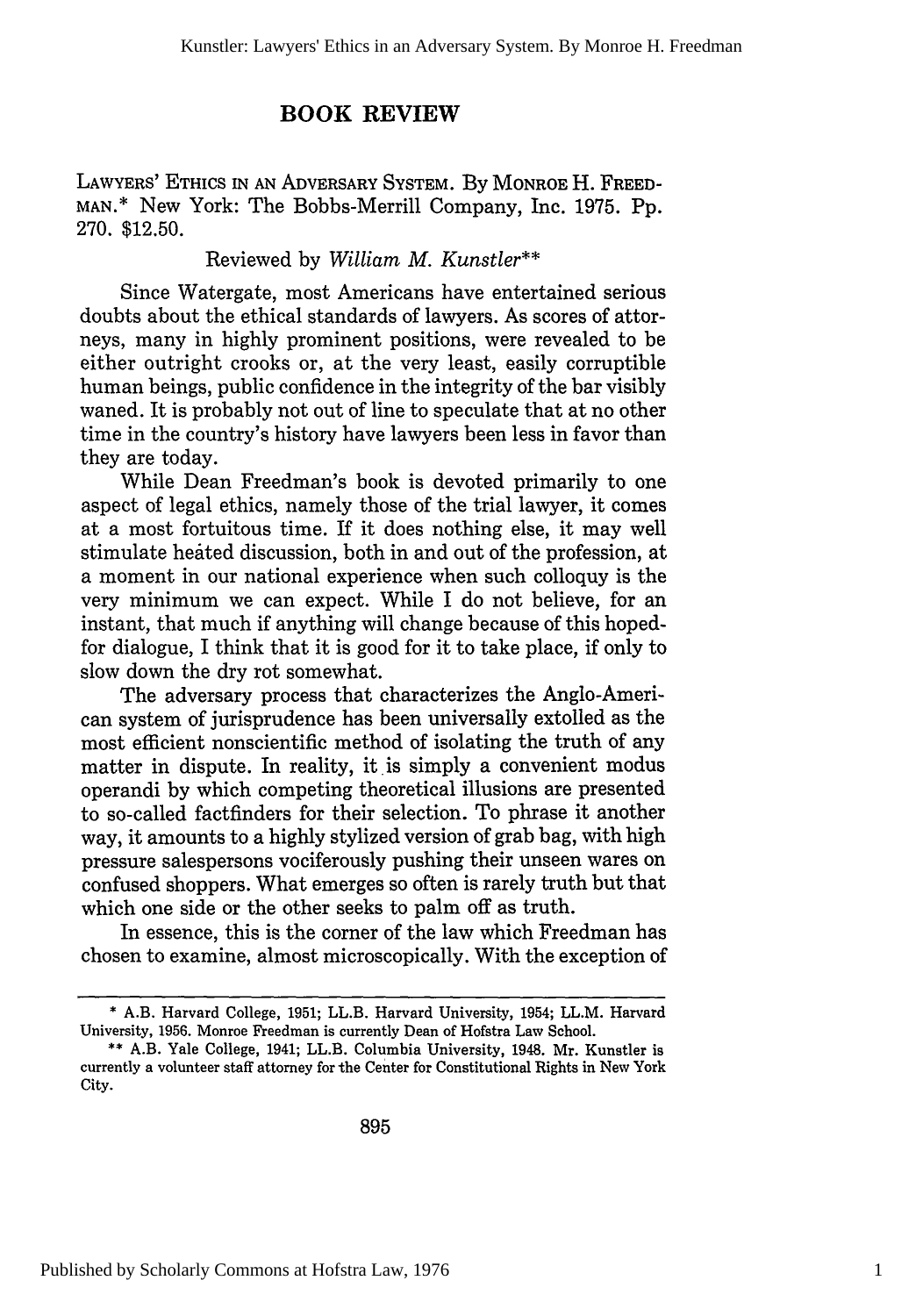some rambling excursions to such provocative topics as, to use the shorthand of chapter headings, "Certification of Trial Lawyers," "The Myth of British Superiority" and "The Duty to Chase Ambulances," he steadfastly pursues his major thesis, namely, that the trial attorney's duty to the client transcends any he or she might owe to the court, good manners, or the truth itself. Since I subscribe wholeheartedly to this concept, and, indeed, am one of the examples he uses to prove his point, I can hardly be expected to be critical of it. But I do think that I have some sort of an obligation to advance the rationale for my conclusions, even though, as I suspect, it may differ markedly from that motivating the author, who seems to have a bedrock faith in the system that I cannot bring myself to share.

In a relatively ideal society, I suppose that I would prefer that the trial process actually be a mutual search for the truth, conducted cooperatively by the defense and prosecution with grace and civility. Under our present system, however, the exclusionary rules of evidence, the prompting of perjury, and the deft use of cross-examination to destroy the honest opposing witness, to name but a few roadblocks mentioned by the author, serve to obfuscate truth and create the present charade of deceptive courtroom competition. I firmly believe that the American legal institution is deliberately, designed and maintained in order to inhibit, by any means necessary, anyone who even vaguely threatens the status quo. Thus, I think that attorneys representing individuals who do challenge society's conventional wisdom must be fully prepared to pit fire against fire if they are to have any chance to save their clients.

In other words, the legal institution is just as reformable as the overall system of which it is a major component. Its role, as Charles Reich eloquently points out in the first part of his book, *The Greening of America,'* is to control all those who might conceivably upset the apple cart by altering existing social, political or, most of all, economic norms. The methods by which such control is exercised are frequently barbaric, inhumane, and coldblooded, and no amount of tinkering by liberals has ever been able to prevent their widespread application. If any proof of this was necessary, it can be seen in the origins of Senate Bill S-1,<sup>2</sup>

**<sup>1.</sup> C. REICH, THE GREENING** OF **AMERICA 87-128** (1970).

**<sup>2.</sup> S.1,** 94th **Cong., 1st Sess. (1975).**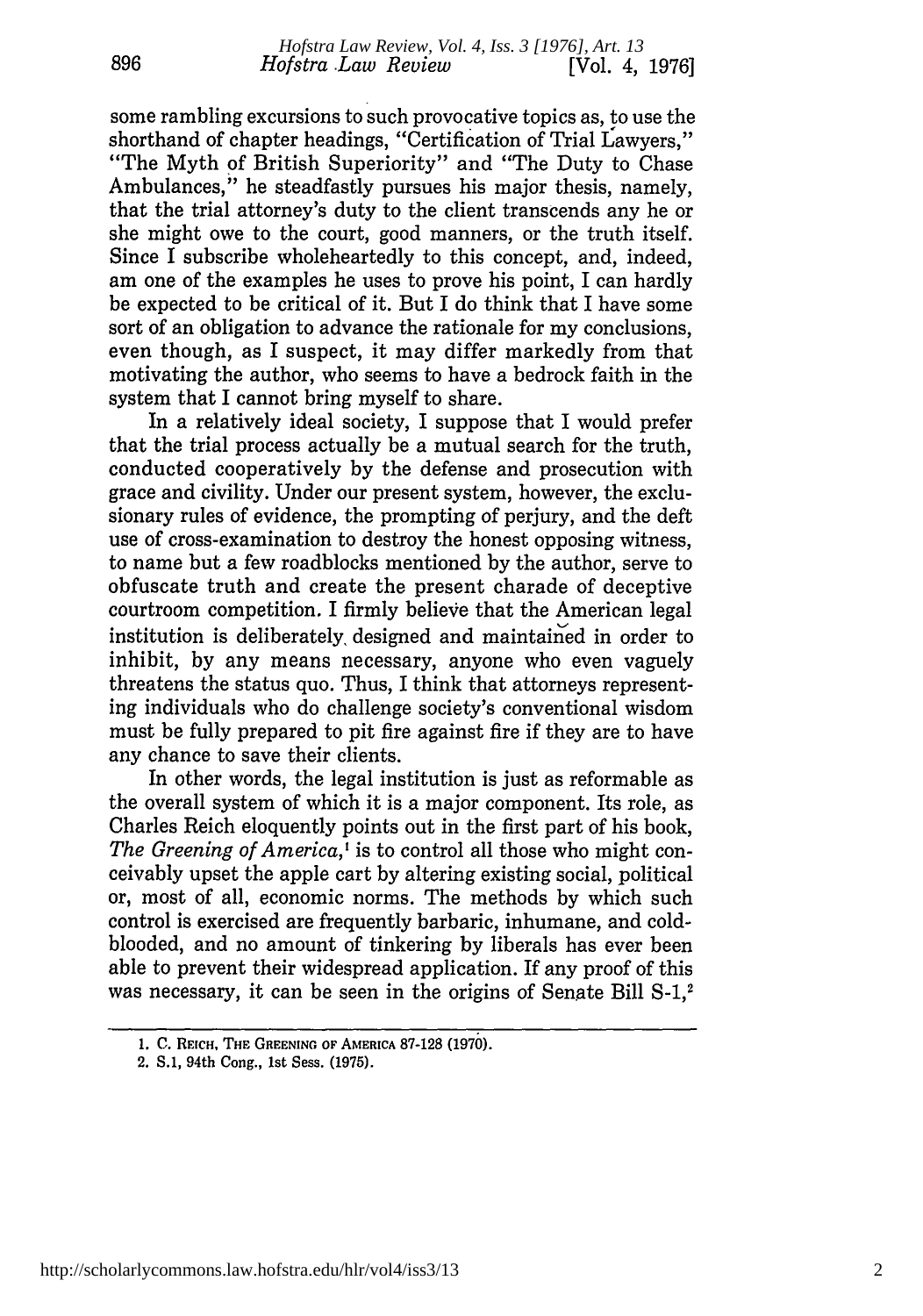known colloquially as "Nixon's Revenge," which will, if enacted, legalize a form of neofascism.

So what then is the trial lawyer, who honestly believes that he or she understands the true nature and intent of the institution, to do when asked to defend someone who in all likelihood is about to be crushed by its strictures? One obvious answer, of course, is to avoid the problem entirely by refusing to represent such pariahs. Another is to suppress your sensibilities and play the game for as long as you can stand it or until you become so jaded that you lose sight of the true nature of what you are doing. Then there are those whose principles are stronger than their instinct for self-preservation who decide to take the high road of client representation that must, under existing conditions, exclude every other interest.

Freedman presents one particularly graphic hypothetical to illustrate the moral dilemmas and legal duties involved in proper client representation.<sup>3</sup> The case involves a woman who is allegedly raped by a service station attendant. As the defense lawyer you find that your client has been tried and acquitted for a similar crime in California some time ago, that the story he is going to tell the court of her acquiescence to the sexual intercourse is untrue, and that the woman's account of the facts substantiating a forcible rape is correct. In addition, the woman is 22 years old, is the upstanding daughter of a local banker, and is engaged to marry a young minister in town.

Now the tough part. You discover that this woman has had two previous romances. Her first boyfriend refuses to tell you anything relevant about their relationship. The second, however, is a very bitter former suitor who appears eager to testify that they had sexual intercourse frequently and that, during their time together, she behaved in a provocative fashion toward strange men. He comments, "She got what she deserved." The question is whether you as a defense attorney put this man on the stand to present testimony which will suggest strongly that the complainant is lying when, in actuality, you know that her testimony is truthful and accurate. Freedman indicates, and I agree, that the lawyer who is doing a proper job of representing the client must put this second individual on the stand, no matter how personally reprehensible the lawyer finds the testimony and re-

<sup>3.</sup> Pp. 43-49.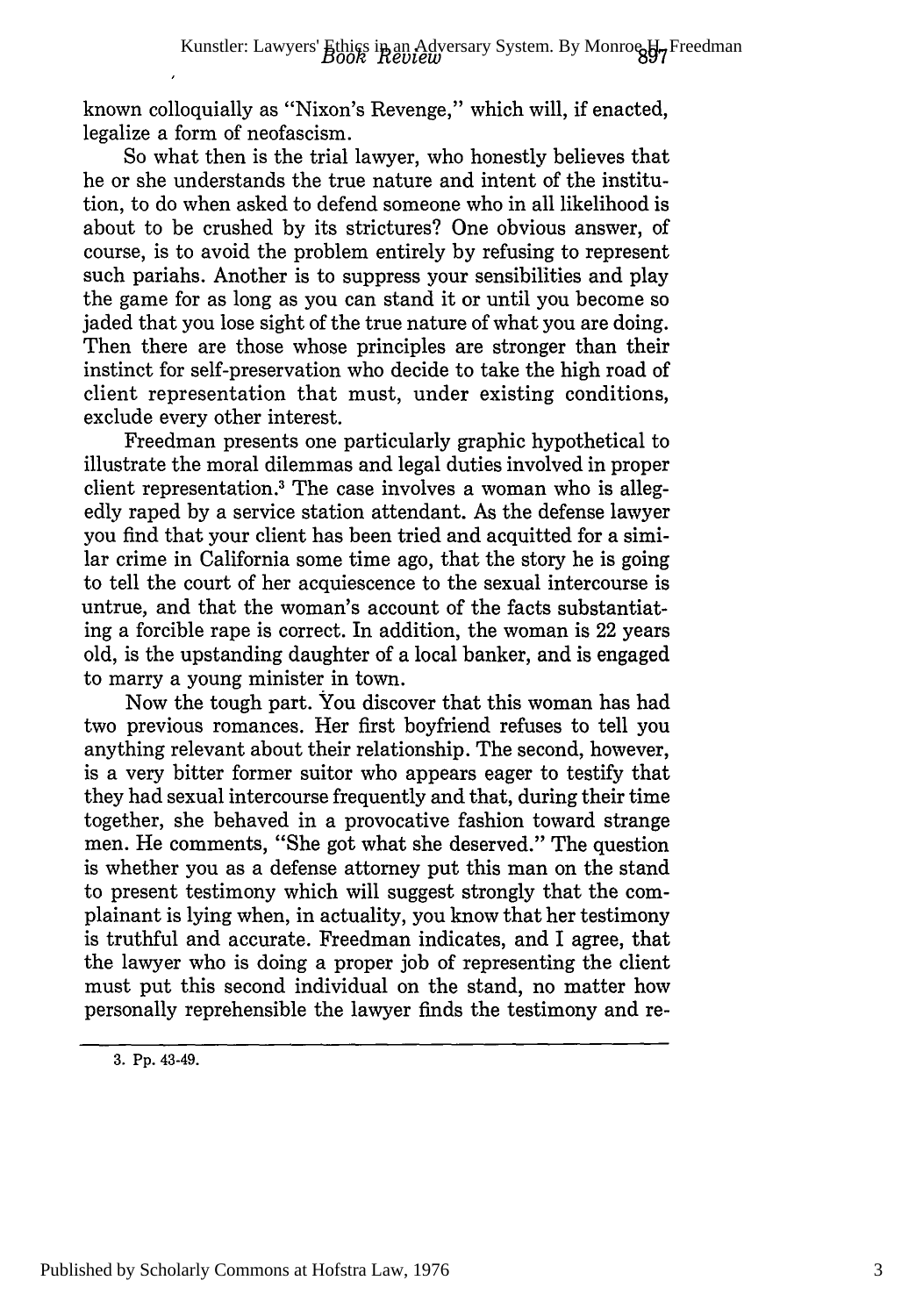gardless of the probable disastrous effect that it will have on the reputation of the woman, her family, and friends. This is not a particularly pleasant dilemma to face, and those who, like myself, do not feel they can elect such a choice should not attempt to represent clients in these types of cases. If one does take such a case, however, to do anything less than attempt to destroy the truthful witness would be to defend the client's interests improperly. On the personal side, however, I must state that because of my own sensibilities I could never take such a case. I would refuse to do so if asked.

As Freedman points out, with this and other perplexing examples, the road of proper client representation is a rocky one indeed. Lawyers who decide to walk it so often find themselves hauled before grievance committees, sidetracked by disciplinary proceedings, indicted for crime, or, at the very least, ostracized by their fellow practitioners who fear the leper's touch. The bar, organized or not, is quick to recognize the mailed fist inside the velvet gloves worn by the hands that feed it, and reacts accordingly.

In order to disguise the real nature of this process, the legal establishment has surrounded itself with a panoply of highsounding canons, codes, and standards. More than half of Dean Freedman's book is devoted to a presentation and analysis of these rather pretentious rules of conduct,<sup>4</sup> some of which, such as the proscriptions against public comment about pending cases,<sup>5</sup> are blatantly unconstitutional. While they do not make for the most interesting of reading to anyone but a devotee of paradox in human affairs, they do illustrate the degree to which a rather tawdry trade has been glorified into a profession, and how zealous are its overseers to avoid any slippage.

But the real meat of the book, it seems to me, lies in its stripping away of some of the protective camouflage which has so successfully hidden the system from meaningful public scrutiny for centuries. Unfortunately, lay criticism has almost uniformly been confined to the alleged unethical activities of certain lawyers and not to those of the institution itself. The tendency has been to point the finger at the erring individual and to accept the bar's self-policing procedures as proof positive of the validity of its own

<sup>4.</sup> **Pp.** 127-238, 249-63.

**<sup>5.</sup> Pp.** 217-19.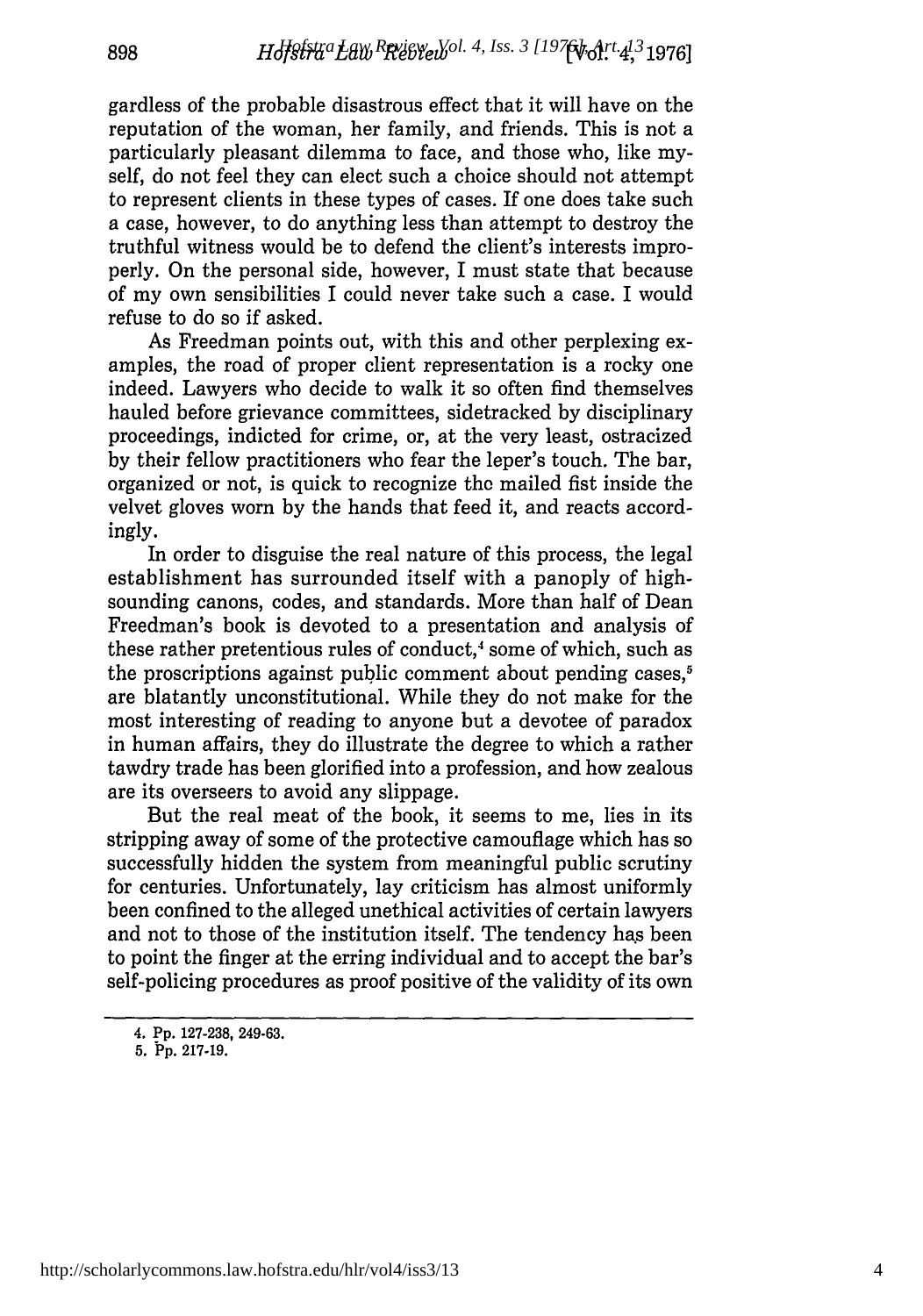morality claims. As a result, a handful of small-time fast buck operators, some political figures whose unlawful activities have been widely disclosed, and the attorneys for the unpopular have generally been the only ones to have felt the lash of suspension or disbarment. On the other hand, lawyers who assist giant corporations in finding ways around the antitrust or pure food and drug laws, prosecutors who have suppressed or fabricated evidence, and judges who have openly violated their oaths of office not only do not have to worry about deserved retribution, but are always found among the most highly respected members of their communities.

In his recent film, *Special Section,* Constantin Costa-Gavras notes, with somewhat ingenuous surprise, that none of the Vichy judges who openly subverted fundamental French law in order to placate their Nazi occupiers during World War II was ever punished, even though their actions resulted in the legal lynchings of hundreds of their compatriots. Americans, whose most pervasive national characteristics seem to be their lack of memory and isolation from reality, would probably be just as naively shocked at the virtual blanket immunity that shields lawyers, prosecutors, and judges from punishment for acts which belie every professed creed of our society. Even when the tip of the iceberg is momentarily visible, as during the Watergate crisis, our collective inactivity more than proves the essential validity of one commentator's quip that nothing constructive would come out of the Nixon debacle-and, inferentially, from any other revelations of power or money corruption in high places—because, in America, "it's always darkest before the yawn."<sup>6</sup>

Earlier in this review, I mentioned that lawyers who do not bend to the system run serious risks in remaining upright. While I wish that Dean Freedman had devoted much more space to this issue, he does roundly condemn the practice of utilizing ostensibly ethical principles to punish those who most exemplify the professed ideals of the legal establishment.7 In his words: "In attacking zealous advocacy, we not only do damage to the public interest, but we also endanger a precious safeguard that any one of us may have occasion to call upon if we should come to need our own champion against a hostile world."<sup>8</sup> I am not sure that

<sup>6.</sup> Safire, *The Pendulum,* N.Y. Times, May 17, 1973, at 43, col. 1.

<sup>7.</sup> Pp. 16-24.

**<sup>8.</sup>** P. 24.